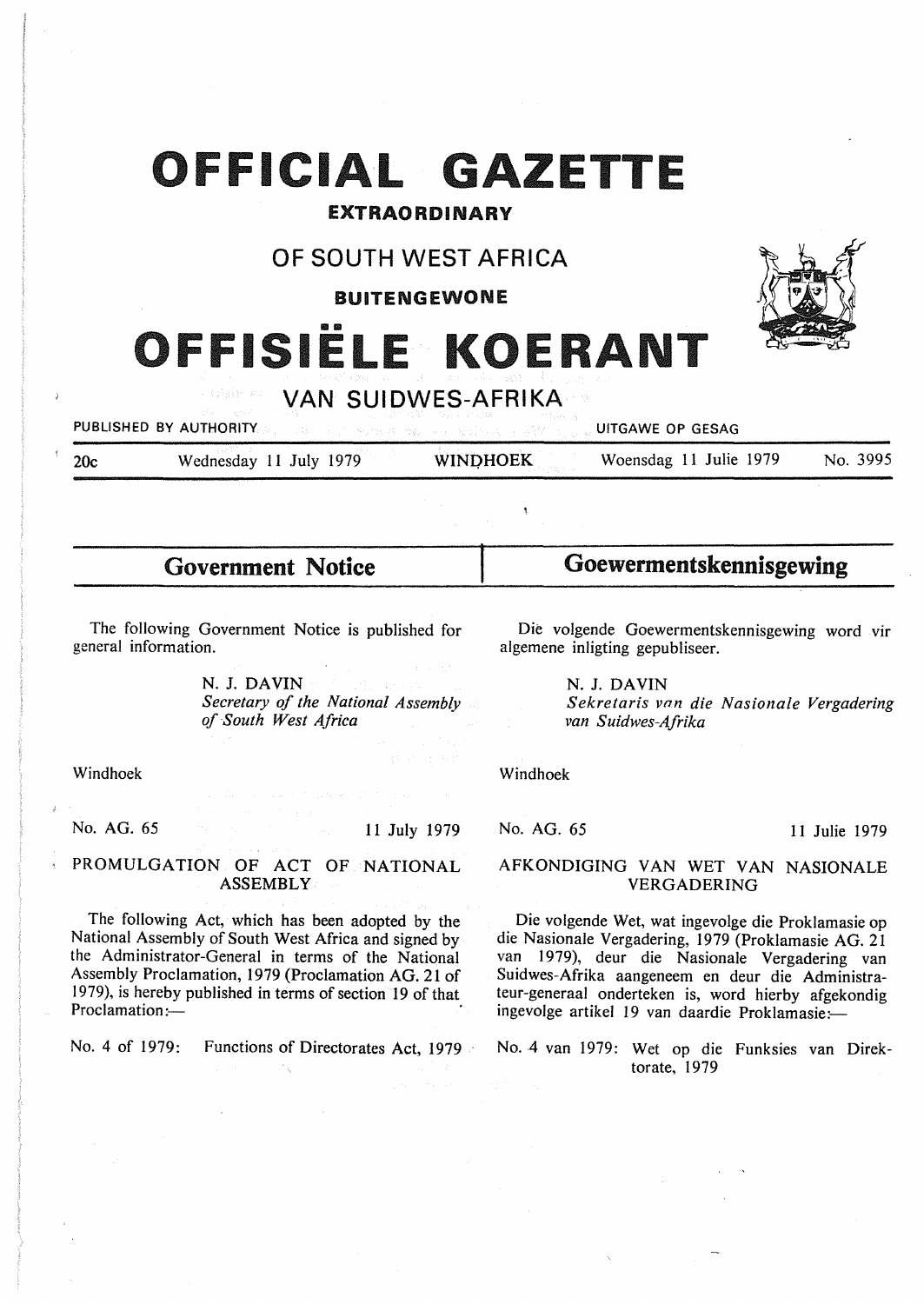## **Act No. 4, 1979**

### **FUNCTIONS OF DIRECTORATES ACT, 1979**

*(English text signed by the Administrator-General on 9July 1979)* 

## ACT

**To provide for the exercise or performance of certain powers, duties and functions in directorates established in connection with the administration of the territory of South West Africa by or under the authority of the Administrator-General, and for matters connected therewith.** 

BE IT ENACTED by the National Assembly of South West Africa, as follows:-

Definitions.

1. In this Act, unless the context indicates otherwise -

- (i) "department" means a department as defined in the Public Service Act, 1957 (Act 54 of 1957); (i)
- (ii) "director", in relation to a directorate, means the person appointed under the Public Service Act, 1957, as the head of such directorate under the name specified in the notice issued in terms of section 2 in respect of such directorate, and includes any person acting in his stead; (ii)
- (iii) "directorate" means an office established under the Public Service Act, 1957, under the name specified in the notice issued in terms of section 2 in respect thereof, for the performance of the work connected with the administration under any law of affairs of or in the territory of South West Africa by or under the authority of the Administrator-General in relation to any matter assigned to such office under the said Act; (iii)
- (iv) "head''. in relation to a department, means the head of such department in terms of the Public Service Act, 1957; (iv)
- (v) "law" means any law, or any provision of a law, which is administered by or under the authority of the Administrator-General. (v)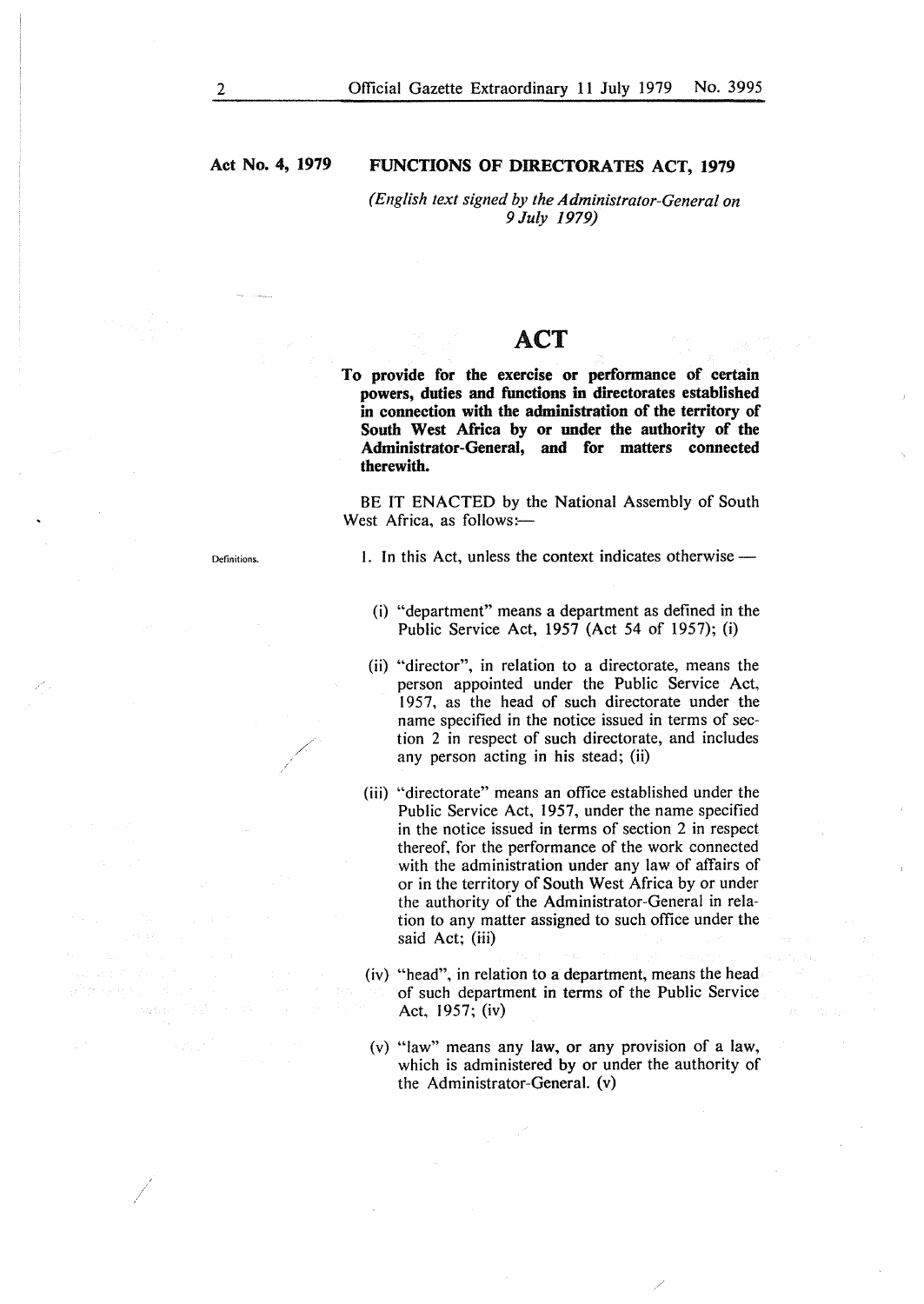#### **WET OP DIE FUNKSIES VAN DIREKTORATE, 1979 Wet No. 4, 1979**

*(Engelse teks deur die Administrateur-generaal onderteken op 9 Julie 1979)* 

## WET

**Om voorsiening te maak vir die uitoefening of verrigting van sekere bevoegdhede, pligte en werksaamhede in direktorate ingestel in verband met die administrasie van die gebied Suidwes-Afrika deur of onder die gesag van die Administrateur-generaal, en vir aangeleenthede wat daarmee in verband staan.** 

DAAR WORD BEPAAL deur die Nasionale Vergadering van Suidwes-Afrika, soos volg:-

1. Tensy uit die samehang anders blyk, beteken in hier- Woordomskrywing.  $die$  Wet  $-$ 

- (i) "departement" 'n departement soos omskryf in die Staatsdienswet, 1957 (Wet 54 van 1957); (i)
- (ii) "direkteur", met betrekking tot 'n direktoraat, die persoon wat kragtens die Staatsdienswet, 1957, as die hoof van daardie direktoraat aangestel is onder die naam vermeld in die kennisgewing ingevolge artikel 2 ten opsigte van daardie direktoraat uitgevaardig, en ook iemand wat in sy plek waarneem; (ii)
- (iii) "direktoraat" 'n kantoor wat, onder die naam vermeld in die kennisgewing ingevolge artikel 2 ten opsigte daarvan uitgevaardig, kragtens die Staatsdienswet, 1957, ingestel is vir die verrigting van die werk verbonde aan die administrasie kragtens die een of ander wet van sake van of in die gebied Suidwes-Afrika deur of onder die gesag van die Administrateur-generaal met betrekking tot 'n aangeleentheid wat kragtens genoemde Wet aan daardie kantoor toegewys is; (iii)
- (iv) "hoof', met betrekking tot 'n departement, die hoof van daardie departement ingevolge die Staatsdienswet, 1957; (iv)
- (v) "wet", enige wet, of enige bepaling van 'n wet, wat deur of onder die gesag van die Administrateurgeneraal uitgevoer word. (v)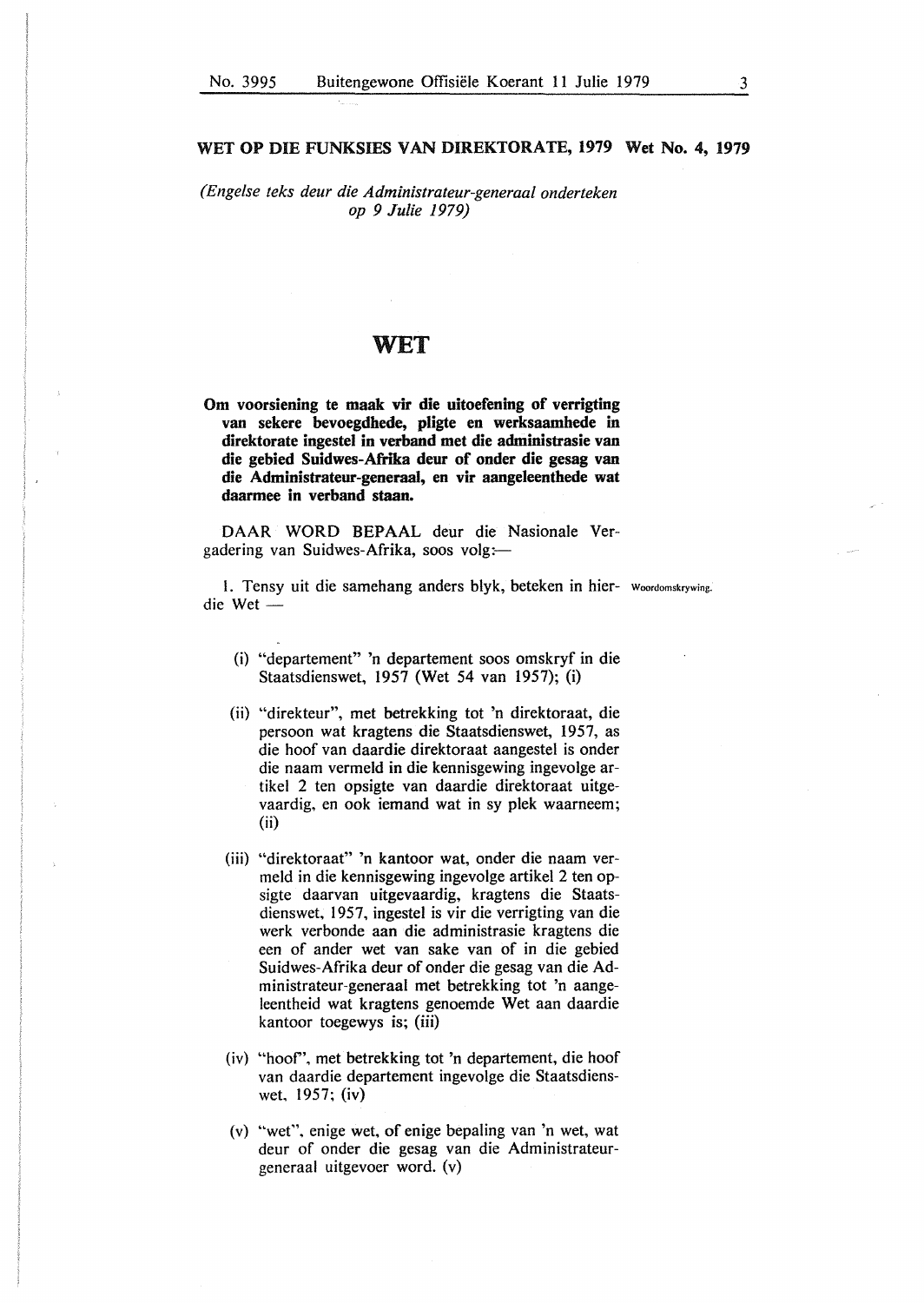#### **Act No. 4, 1979 FUNCTIONS OF DIRECTORATES ACT, 1979**

Notification of establish ment of directorate.

2. The establishment of a directorate, the name thereof and the name under which the director thereof is appointed shall be made known by notice in the *Official Gazette.* 

Application of section 4 in relation to particular directorate.

Transfer of functions of head of department to director.

Construction of laws.

3. The provisions of section 4 shall apply in relation to a particular directorate as from the date upon which the notice contemplated in subsection 2 is published in the *Official Gazette* in respect of that directorate, unless the Administrator-General has determined some other date (which may be a date earlier than the first-mentioned date) and such other date has been made known in such notice, in which case the said provisions shall apply or, as the case may be, shall be deemed to have applied in relation to such directorate as from such other date.

4. As from the date upon which any matter has been assigned to a directorate under the Public Service Act, 1957 (Act 54 of 1957), any power, duty or function which, immediately before that date, in terms of any law relating to such matter vested in the head of the department in which such law is administered, shall vest in the director of such directorate.

5. As from the date upon which any power, duty or function of the head of a department vests in the director of a directorate in terms of section  $4 -$ 

- (a) any reference in any law contemplated in that section, or in any other law in so far as such other law relates to such power, duty or function or to the exercise or performance thereof -
	- (i) to the head of the department concerned, shall be construed as a reference to the director of the directorate concerned;
	- (ii) to any other officer of that department or the holder of any post therein other than that of the head thereof, shall be construed as including a reference to a person on the staff of that directorate whose functions correspond to those of such other officer or who holds a corresponding post in that directorate, as the case may be, or, if there is no such person, any person on such staff who has been designated in writing by the director of that directorate;
	- (iii) to that department, shall be construed as including a reference to that directorate;
- (b) anything done before that date under any provision of a law to which paragraph (a) of this section applies, shall be deemed to have been done under such provision as construed in terms of that paragraph.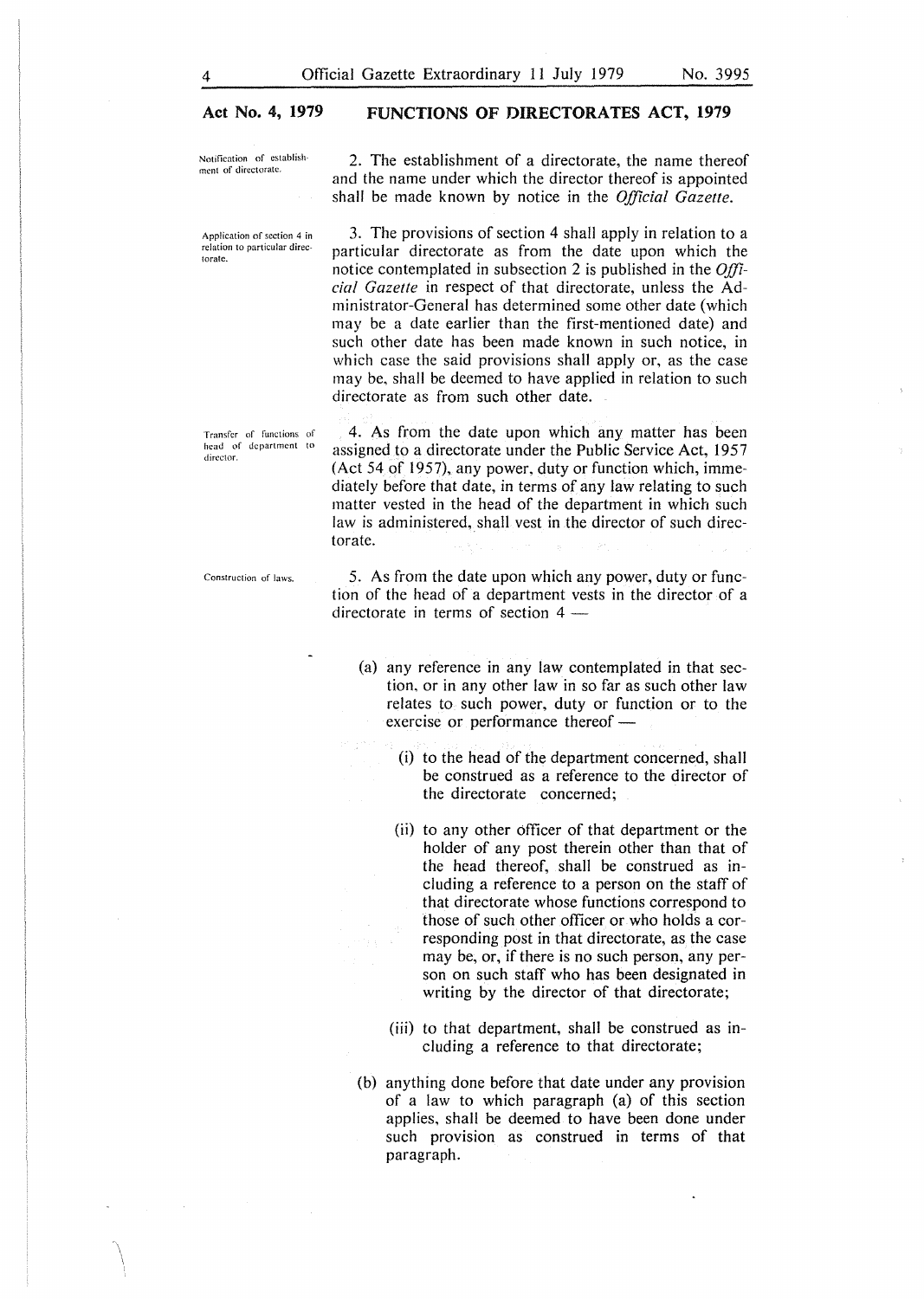#### **WET OP DIE FUNKSIES VAN DIREKTORATE, 1979 Wet No. 4, 1979**

2. Die instelling van 'n direktoraat, die naam daarvan en die naam waaronder die direkteur daarvan aangestel word, moet by kennisgewing in die Offisiële Koerant bekend gemaak word.

3. Die bepalings van artikel 4 is met betrekking tot 'n bepaalde direktoraat van toepassing vanaf die datum waarop die kennisgewing in artikel 2 beoog ten opsigte van daardie direktoraat in die *O.ffisiele Koerant* afgekondig word, tensy die Administrateur-generaal 'n ander datum (wat 'n datum vroeër as eersgenoemde datum kan wees) bepaal het en daardie ander datum in daardie kennisgewing bekend gemaak is, in welke geval genoemde bepalings met betrekking tot daardie direktoraat van toepassing is of, na gelang van die geval, geag word van toepassing te gewees het, vanaf daardie ander datum.

4. Vanaf die datum waarop 'n aangeleentheid kragtens die Staatsdienswet, 1957 (Wet 54 van 1957), aan 'n direktoraat toegewys is, berus 'n bevoegdheid, plig of werksaamheid wat onmiddellik voor daardie datum kragtens 'n wet wat op daardie aangeleentheid betrekking het, berus het by die hoof van die departement waarin daardie wet uitgevoer word, by die direkteur van daardie direktoraat.

5. Vanaf die datum waarop 'n bevoegdheid, plig of werksaamheid van die hoof van 'n departement ingevolge artikel 4 by die direkteur van 'n direktoraat berus -

- (a) word 'n verwysing in 'n wet in daardie artikel bedoel, of in enige ander wet vir sover daardie ander wet betrekking het op sodanige bevoegdheid, plig of werksaamheid of op die uitoefening of verrigting daarvan -
	- (i) na die hoof van die betrokke departement, uitgelê as 'n verwysing na die direkteur van die betrokke direktoraat;
	- (ii) na 'n ander beampte van daardie departement of die bekleder van 'n ander pos daarin as die van die hoof daarvan, uitgelê as 'n verwysing ook na 'n persoon verbonde aan daardie direktoraat wie se funksies ooreenstem met die van bedoelde ander beampte of wat 'n ooreenstemmende pos in daardie direktoraat beklee, na gelang van die geval, of, indien daar nie so 'n persoon is nie, 'n persoon aldus verbonde wat skriftelik deur die direkteur van daardie direktoraat aangewys is;
	- (iii) na daardie departement, uitgelê as 'n verwysing ook na daardie direktoraat;
- (b) word enigiets wat voor daardie datum gedoen is kragtens 'n bepaling van 'n wet waarop paragraaf (a) van hierdie artikel van toepassing is, geag gedoen te wees kragtens daardie bepaling soos uitgele ingevolge daardie paragraaf.

Kcnnisgewing van instclling van dircktoraat.

Toepassing van artikcl 4 met betrekking tot bepaaldc dircktoraat.

Oordrag van funksics van hoof van dcpartcmcnt aan direkteur.

Uitleg van wette.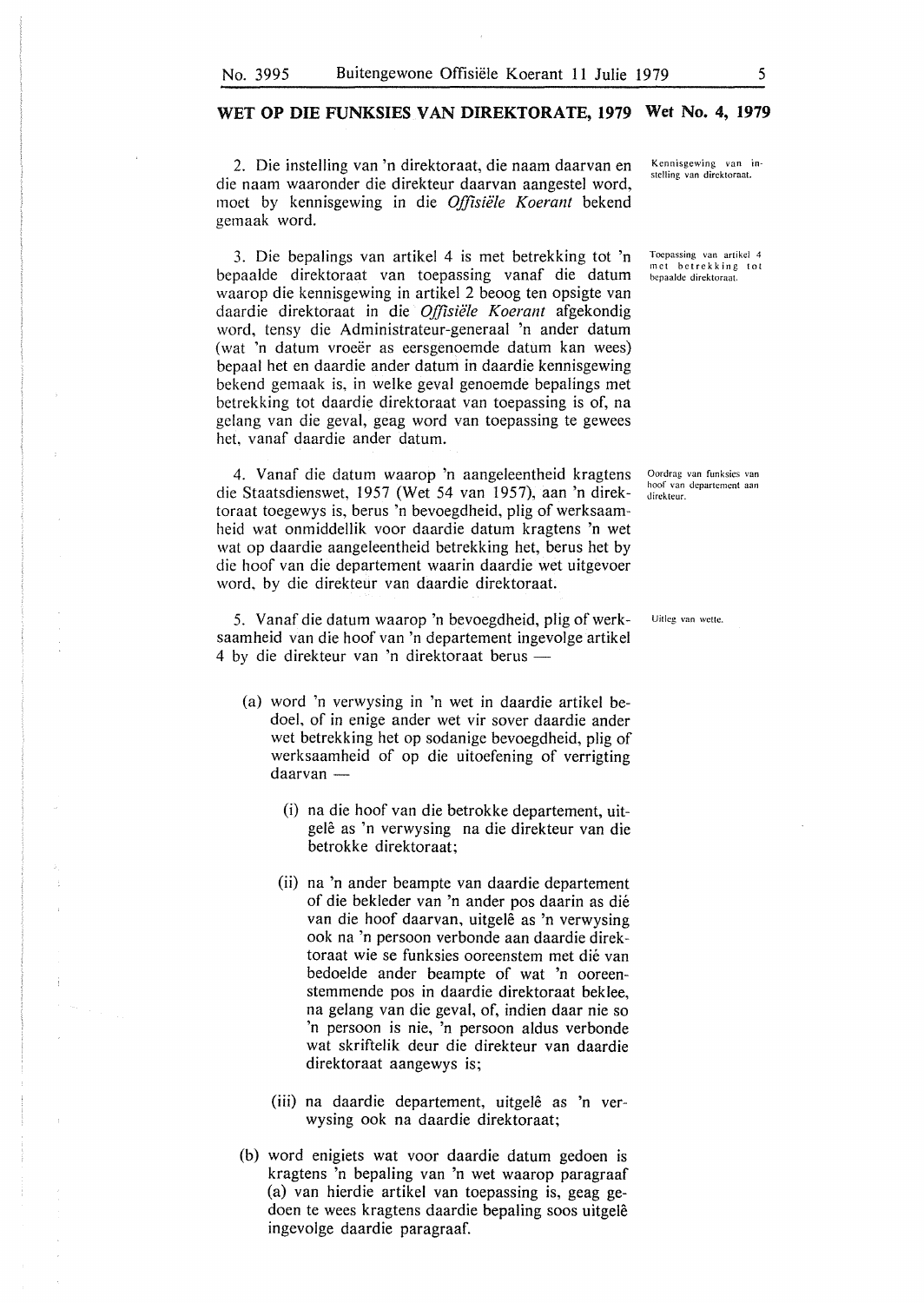## **Act No. 4, 1979 FUNCTIONS OF DIRECTORATES ACT, 1979**

Exceptions. 6. If the Administrator-General or any person authorized by him considers it to be necessary, he may from time to time, in such manner as he may deem fit and with effect from a date determined by him (which may be a date earlier than the date of the determination  $)$  —

- (a) for the purposes of sections 4 and 5 determine which and to what extent laws relate to a matter assigned to a particular directorate, or to a particular power, duty or function vesting in a director or to the exercise or performance thereof;
- (b) exclude any particular power, duty or function vesting in the head of a department under any law, or any particular reference in a law contemplated in section 5(a), from the provisions of section 4 or 5 with reference to a particular directorate or with reference to directorates in general:

Provided that a determination or an exclusion in terms of this section shall not affect the ·validity of anything done by virtue of section 4 or 5 before the date determined in respect of such determination or exclusion.

Short title.

7. This Act shall be called the Functions of Directorates Act, 1979.